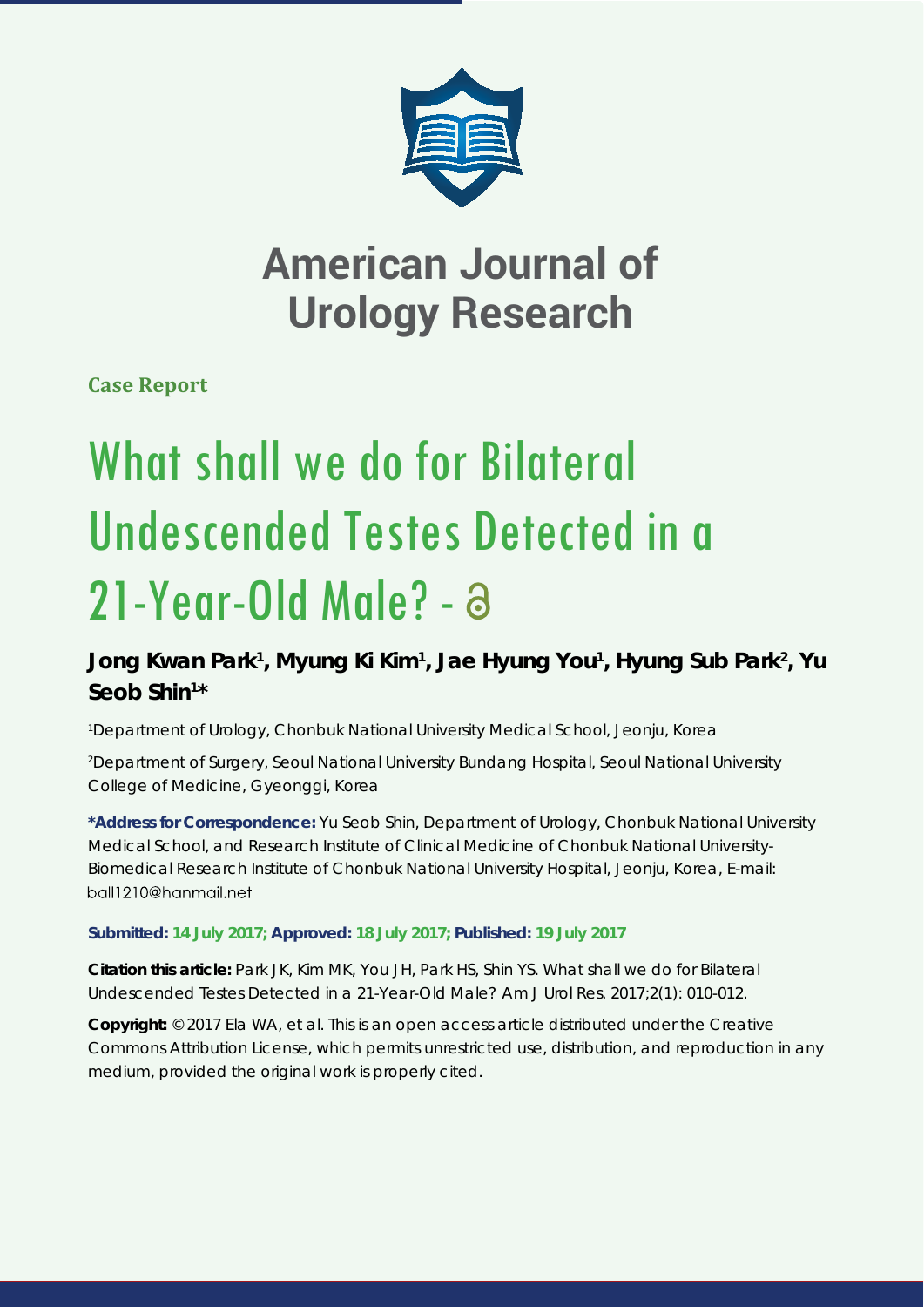#### **ABSTRACT**

Undescended Testis (UDT) is a common anomaly encountered in urology and is estimated to affect 1-4% of full term and up to 30% of preterm male neonates. We present a case of bilateral undescended testes detected in a 21-year-old male. On the routine hematological examination levels of serum tumor maker and hormone was within normal range. On the computed tomography scan of the abdomen with contrast demonstrated that both testes were on the inguinal area with no evidence of malignancy. The patients wanted to preserve his testes. Also, our medical team thought that preservation of testes is better option, to avoid hormone replacement therapy for his whole life. Finally, bilateral orchiopexy with herniorrhaphy was performed successfully. We gave him an education to perform a monthly testicular self-examination and an annual follow up in clinics due to high possibility of malignancy development than normal patients.

**Keywords:** Hormone; Malignancy; Undescended testis

#### **INTRODUCTION**

Undescended Testis (UDT) is a common anomaly encountered in pediatric urology and is estimated to affect 1-4% of full term and up to 30% of preterm male neonates [1]. UDT, especially bilateral, is associated with impaired spermatogenesis, endocrine derangements and increased risk of testicular malignancy [1]. There is an emerging consensus among pediatric surgeons and urologists about the management of UDT with recommendations that the diagnosis of congenital UDT should be confirmed at 3-6 months of age and orchidopexy done at 6-12 months of age [2]. Unfortunately, in our case of bilateral UDT detected in a 21-year-old male. UDT is usually presenting in the newborn or during childhood, rarely diagnosed in the adult men. Here, we report of our experience of bilateral UDT, including its decision making process and treatment.

#### **CASE REPORT**

A 21-year-old male was admitted to our department with complaints of shape of his both scrotum different from the other peers. He detected his difference while in the shower after sport games with his peers. On the physical examination, revealed an empty space of left scrotum and soft irreducible mass, thought to be an inguinal hernia at right scrotum without both testes (Figure 1A). Both testes were palpable at the bilateral inguinal area (Figure 1A). His height (163 cm) and weight (53 kg) were below average in his age group. He had normal penis and body hair. The patient had no specific prior medical and family history. He thought that soft irreducible mass due to right inguinal hernia was his testes. He had not sought medical attention. On the routine hematological labs, levels of serum tumor maker (alpha feto protein: 2.49 ng/ ml, human chorionic gonadotropin: 0.1< mlU/ ml, lactate dehydrogenase: 171 IU/l) and hormone [Follicle Stimulating Hormone (FSH): 12.0 mlU/ ml, Luteinizing Hormone (LH): 9.8 mlU/ ml, testosterone: 10.86 ng/ ml, free testosterone: 15.96 pg/ ml] was within normal range. The semen analysis revealed his azoospermia (Semen color: creamy, amount: 4 ml, count: 0/ ml, motility: 0%, morphology 0%). On the Ultrasonography and computed tomography scan of the abdomen with contrast demonstrated that both testes were on the inguinal area (Left testis:  $2.75 \times 1.0$  cm, Right testis:  $3.66 \times 0.9$  cm,) with no evidence of malignancy and herniated omental fat was detected in the right scrotal sac (Figure 1B, C and D). There were a number of difficulties to make decision for his treatment. Because of high possibility of malignancy development than normal patients, it has to be removed? Otherwise, for preservation of his hormone function, it has to be preserved? The patient wanted to preserve his both testes. Also, our medical team thought that preservation of both testes is better option, to avoid hormone replacement therapy for his whole life. Moreover, his serum tumor markers were normal and CT scan demonstrated

no evidence of malignancy. Finally, bilateral orchiopexy with herniorrhaphy was performed successfully (Figure 2). Both spermatic cord with testes was fully dissected from surrounding structures and fixed at dartos pouch (Figure 2). We gave him an education to conduct annual follow up his testes in clinics due to high possibility of malignancy development than normal patients.

Suifes ture

#### **DISCUSSION**

Hormonal therapy for UDT has historically been described but since shown to have high recurrence rates with potential risk to testicular germ cells [3]. The orchidopexy is the gold standard of treatment for UDT, similar to other accepted guide-lines, and has been so for many years [3]. Despite this, a surprising proportion of respondents thought that either hormonal therapy or watchful



**Figure 1:** A: On physical examination, both testes (arrows) were palpable at the bilateral inguinal area (Left scrotum: empty space, Right scroum: soft irreducible mass). Ultrasonography demonstrated that both testes were on the inguinal area with small and normal shape.

B: left testis (size:  $2.75 \times 1.0$  cm), (C) Right testis (size:  $3.66 \times 0.9$  cm). D: Computed tomography scan of the abdomen with contrast demonstrated that both testis (arrows) was on the inguinal area with no evidence of malignancy and herniated omental fat was detected in the right scrotal sac.



**Figure 2:** Intra-operative findings, both spermatic cord with testis was fully dissected from surrounding structures,

A: Lt testis with spermatic cord

B: Right testis with spermatic cord. Post-op findings

C: Both testes were fixed at dartos pouch.